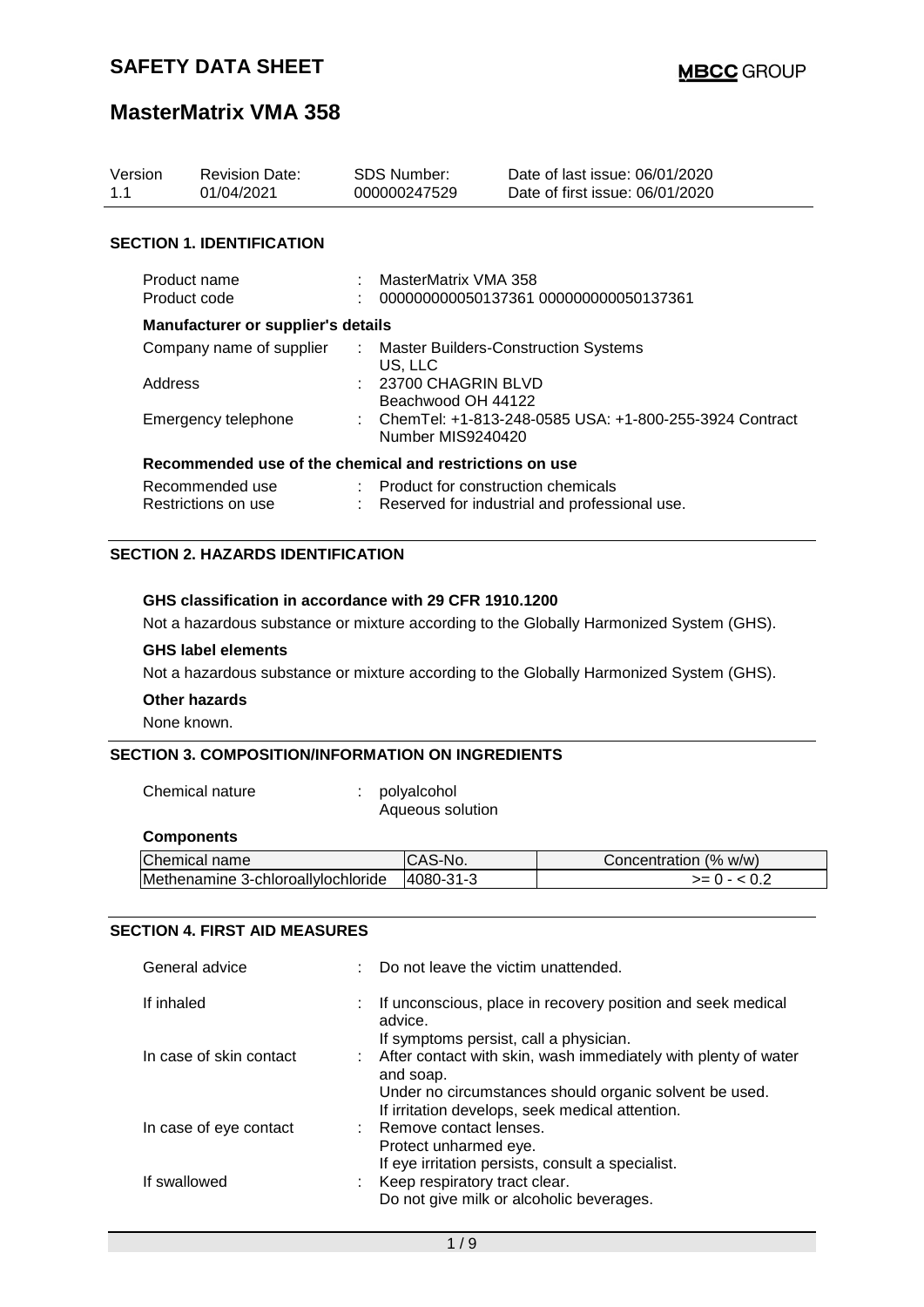| Version<br>1.1                                         | <b>Revision Date:</b><br>01/04/2021                 |              | <b>SDS Number:</b><br>000000247529                                                                              | Date of last issue: 06/01/2020<br>Date of first issue: 06/01/2020                                                                                      |  |  |
|--------------------------------------------------------|-----------------------------------------------------|--------------|-----------------------------------------------------------------------------------------------------------------|--------------------------------------------------------------------------------------------------------------------------------------------------------|--|--|
| Most important symptoms<br>and effects, both acute and |                                                     |              | Never give anything by mouth to an unconscious person.<br>If symptoms persist, call a physician.<br>None known. |                                                                                                                                                        |  |  |
|                                                        | delayed<br>Notes to physician                       |              | Treat symptomatically.                                                                                          |                                                                                                                                                        |  |  |
|                                                        | <b>SECTION 5. FIRE-FIGHTING MEASURES</b>            |              |                                                                                                                 |                                                                                                                                                        |  |  |
|                                                        | Suitable extinguishing media                        |              | Foam<br>Water spray<br>Dry powder<br>Carbon dioxide (CO2)                                                       |                                                                                                                                                        |  |  |
|                                                        | Unsuitable extinguishing<br>media                   |              | water jet                                                                                                       |                                                                                                                                                        |  |  |
|                                                        | Specific hazards during fire<br>fighting            |              |                                                                                                                 | See SDS section 10 - Stability and reactivity.                                                                                                         |  |  |
|                                                        | Hazardous combustion prod-<br>ucts                  | $\mathbf{r}$ | harmful vapours<br>nitrogen oxides<br>fumes/smoke<br>carbon black<br>carbon oxides                              |                                                                                                                                                        |  |  |
|                                                        | Further information                                 |              |                                                                                                                 | Standard procedure for chemical fires.<br>Use extinguishing measures that are appropriate to local cir-<br>cumstances and the surrounding environment. |  |  |
|                                                        | Special protective equipment :<br>for fire-fighters |              | essary.                                                                                                         | Wear self-contained breathing apparatus for firefighting if nec-                                                                                       |  |  |
|                                                        | <b>SECTION 6. ACCIDENTAL RELEASE MEASURES</b>       |              |                                                                                                                 |                                                                                                                                                        |  |  |

| Personal precautions, protec-<br>tive equipment and emer-<br>gency procedures | ÷ | Do not breathe vapour/aerosol/spray mists.<br>Wear eye/face protection.<br>If exposed to high vapour concentration, leave area immedi-<br>ately.<br>Use personal protective clothing.<br>Handle in accordance with good building materials hygiene<br>and safety practice. |
|-------------------------------------------------------------------------------|---|----------------------------------------------------------------------------------------------------------------------------------------------------------------------------------------------------------------------------------------------------------------------------|
| Environmental precautions                                                     |   | If the product contaminates rivers and lakes or drains inform<br>respective authorities.                                                                                                                                                                                   |
| Methods and materials for<br>containment and cleaning up                      |   | Wipe up with absorbent material (e.g. cloth, fleece).<br>Keep in suitable, closed containers for disposal.                                                                                                                                                                 |

### **SECTION 7. HANDLING AND STORAGE**

| fire and explosion          | Advice on protection against : Normal measures for preventive fire protection.                                              |
|-----------------------------|-----------------------------------------------------------------------------------------------------------------------------|
| Advice on safe handling     | : For personal protection see section 8.<br>Smoking, eating and drinking should be prohibited in the ap-<br>plication area. |
| Conditions for safe storage | Electrical installations / working materials must comply with<br>the technological safety standards.                        |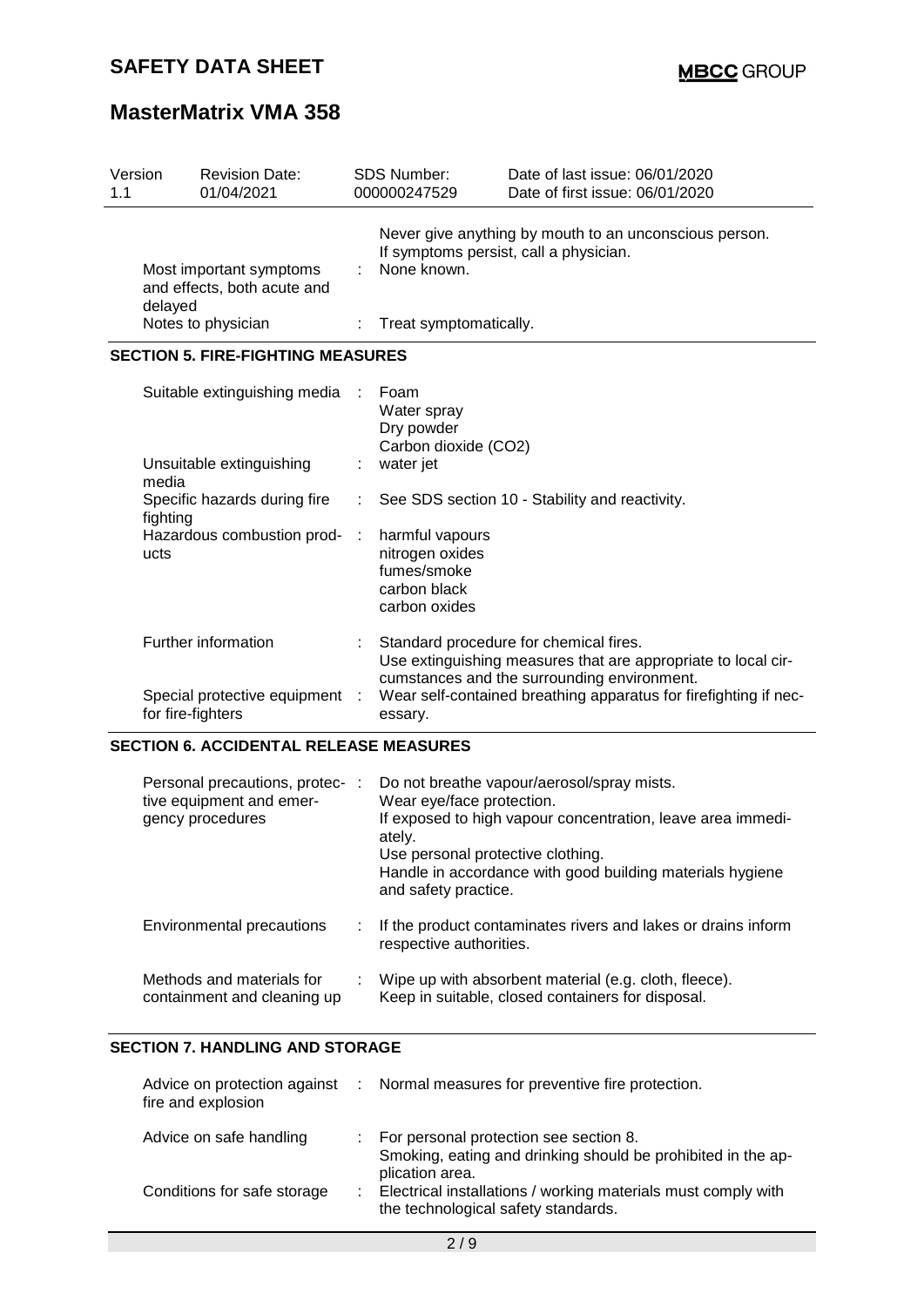| Version<br>1.1 | <b>Revision Date:</b><br>01/04/2021            |   | <b>SDS Number:</b><br>000000247529   | Date of last issue: 06/01/2020<br>Date of first issue: 06/01/2020 |
|----------------|------------------------------------------------|---|--------------------------------------|-------------------------------------------------------------------|
|                | Further information on stor-<br>age conditions |   | Keep container tightly closed.       |                                                                   |
|                | Materials to avoid                             |   | No applicable information available. |                                                                   |
|                |                                                |   |                                      | No materials to be especially mentioned.                          |
|                | Further information on stor-<br>age stability  | ÷ |                                      | No decomposition if stored and applied as directed.               |

### **SECTION 8. EXPOSURE CONTROLS/PERSONAL PROTECTION**

### **Ingredients with workplace control parameters**

Contains no substances with occupational exposure limit values.

| <b>Engineering measures</b>   | Provide local exhaust ventilation to maintain recommended<br>P.E.L.                                                                                                                                                                                                                          |
|-------------------------------|----------------------------------------------------------------------------------------------------------------------------------------------------------------------------------------------------------------------------------------------------------------------------------------------|
| Personal protective equipment |                                                                                                                                                                                                                                                                                              |
| Respiratory protection        | : When workers are facing concentrations above the occupa-<br>tional exposure limits they must use appropriate certified<br>respirators.                                                                                                                                                     |
| Hand protection               |                                                                                                                                                                                                                                                                                              |
| <b>Remarks</b>                | : Wear chemical resistant protective gloves. Manufacturer's<br>directions for use should be observed because of great di-<br>versity of types.                                                                                                                                               |
| Eye protection                | Safety glasses                                                                                                                                                                                                                                                                               |
| Skin and body protection      | Protective suit                                                                                                                                                                                                                                                                              |
| Protective measures           | Do not inhale gases/vapours/aerosols.<br>Avoid contact with the skin, eyes and clothing.<br>Avoid exposure - obtain special instructions before use.<br>Handle in accordance with good building materials hygiene<br>and safety practice.<br>Wearing of closed work clothing is recommended. |
| Hygiene measures              | General industrial hygiene practice.                                                                                                                                                                                                                                                         |

### **SECTION 9. PHYSICAL AND CHEMICAL PROPERTIES**

| Appearance     |    | liquid                                                                       |
|----------------|----|------------------------------------------------------------------------------|
| Color          | ٠. | brown                                                                        |
| Odor           | ÷  | musty                                                                        |
| рH             |    | approx. 9.0 - 10.5 (77 °F / 25 °C)                                           |
| Freezing point |    | approx. 27 °F / -3 °C                                                        |
| Melting point  |    | approx. 27 °F / -3 °C                                                        |
| Boiling point  |    | : $216 °F / 102 °C$                                                          |
| Flash point    |    | A flash point determination is unnecessary due to the high<br>water content. |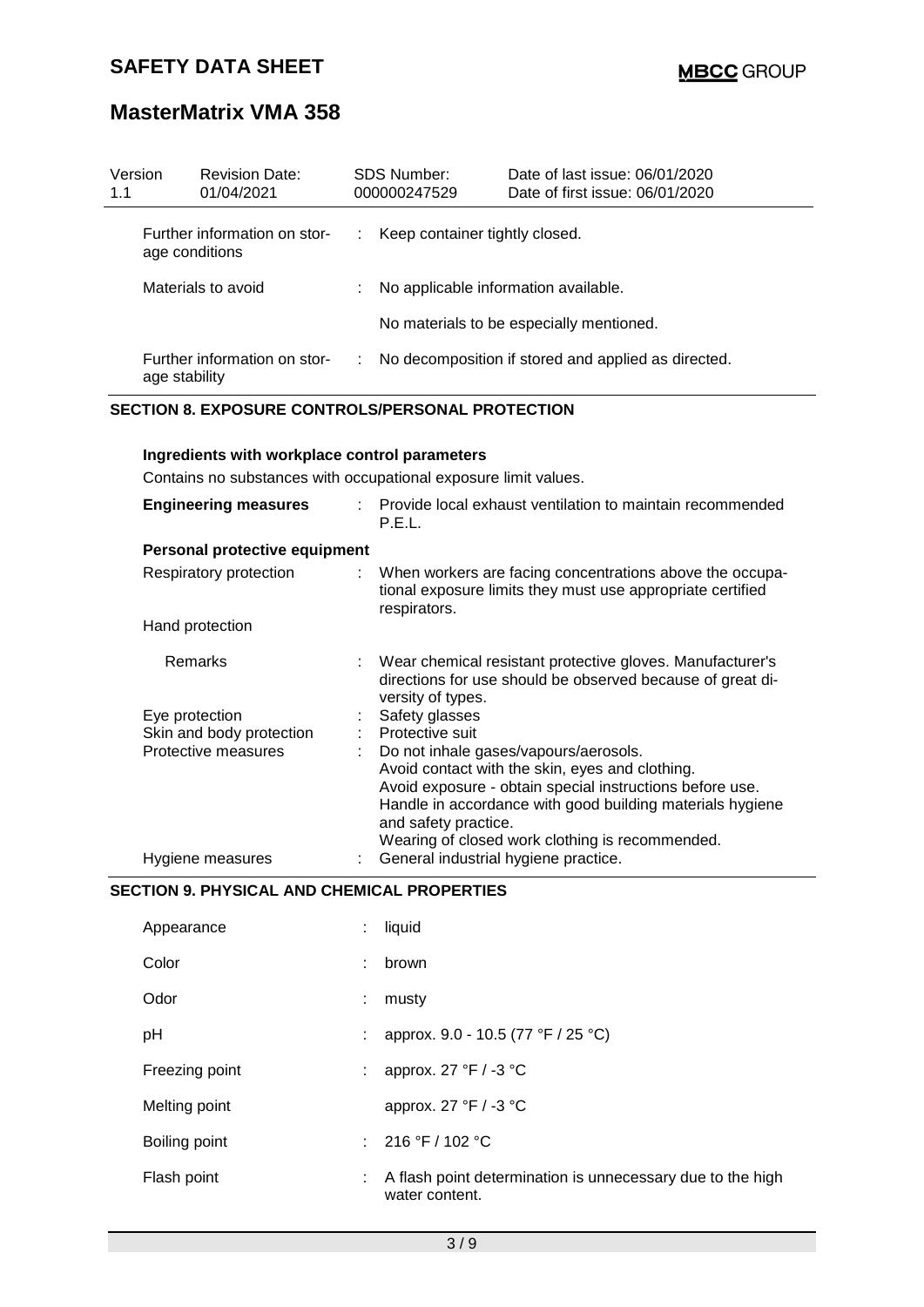# **MasterMatrix VMA 358**

| 1.1 | Version                | <b>Revision Date:</b><br>01/04/2021                 |    | SDS Number:<br>000000247529       | Date of last issue: 06/01/2020<br>Date of first issue: 06/01/2020 |
|-----|------------------------|-----------------------------------------------------|----|-----------------------------------|-------------------------------------------------------------------|
|     |                        |                                                     |    |                                   |                                                                   |
|     |                        | Flammability (solid, gas)                           | ÷  | not flammable                     |                                                                   |
|     |                        | Lower explosion limit / Lower<br>flammability limit | ÷. | Not applicable                    |                                                                   |
|     |                        | Vapor pressure                                      | ÷  |                                   | No applicable information available.                              |
|     | Relative vapor density |                                                     |    |                                   | No applicable information available.                              |
|     |                        | Relative density                                    |    | approx. 1.0 (68 °F / 20 °C)       |                                                                   |
|     | Density                |                                                     |    | approx. 1.0 g/cm3 (68 °F / 20 °C) |                                                                   |
|     | Solubility(ies)        | Water solubility                                    | ÷  | soluble $(68 °F / 20 °C)$         |                                                                   |
|     |                        | Solubility in other solvents                        | ÷  |                                   | No applicable information available.                              |
|     | octanol/water          | Partition coefficient: n-                           | ÷  |                                   | No applicable information available.                              |
|     |                        | Autoignition temperature                            |    | No data available                 |                                                                   |
|     |                        | Decomposition temperature                           | ÷  | scribed/indicated.                | No decomposition if stored and handled as pre-                    |
|     | Viscosity              | Viscosity, dynamic                                  | ÷  |                                   | No applicable information available.                              |
|     |                        | Viscosity, kinematic                                | ÷  |                                   | No applicable information available.                              |
|     |                        | <b>Explosive properties</b>                         |    | Not explosive<br>Not explosive    |                                                                   |
|     |                        | Oxidizing properties                                | ÷  | not fire-propagating              |                                                                   |
|     |                        | Sublimation point                                   |    |                                   | No applicable information available.                              |
|     |                        | Molecular weight                                    |    | No data available                 |                                                                   |
|     |                        |                                                     |    |                                   |                                                                   |

### **SECTION 10. STABILITY AND REACTIVITY**

| Reactivity<br>Chemical stability<br>Possibility of hazardous reac-<br>tions |    | No decomposition if stored and applied as directed.<br>No decomposition if stored and applied as directed.<br>Stable under recommended storage conditions.<br>No hazards to be specially mentioned. |
|-----------------------------------------------------------------------------|----|-----------------------------------------------------------------------------------------------------------------------------------------------------------------------------------------------------|
| Conditions to avoid<br>Incompatible materials                               | ÷. | : See SDS section 7 - Handling and storage.<br>Strong acids<br>Strong bases<br>Strong oxidizing agents<br>Strong reducing agents                                                                    |
| Hazardous decomposition                                                     |    | No hazardous decomposition products if stored and handled                                                                                                                                           |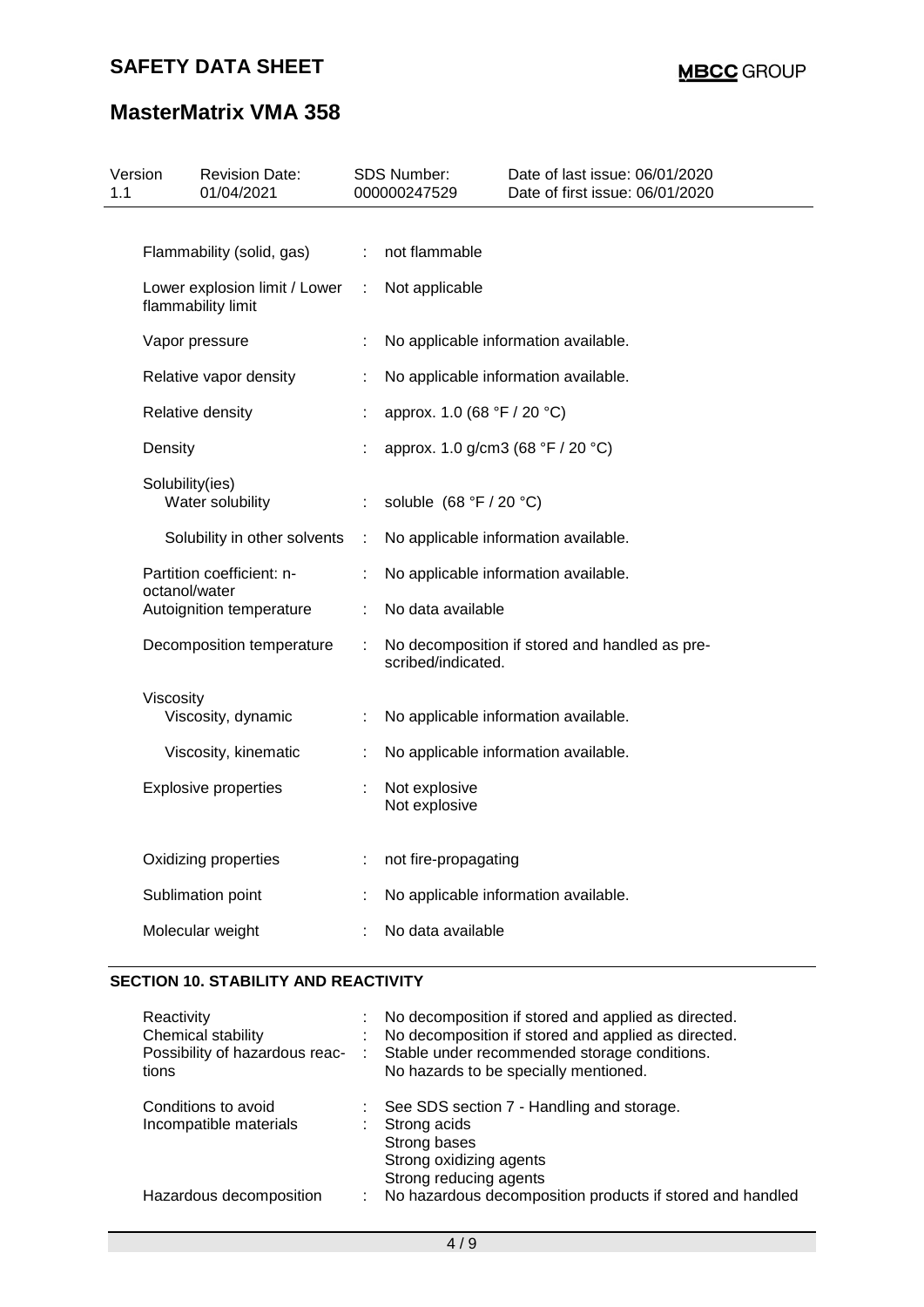# **MasterMatrix VMA 358**

| Version<br>1.1  | <b>Revision Date:</b><br>01/04/2021                                                 | <b>SDS Number:</b><br>000000247529             | Date of last issue: 06/01/2020<br>Date of first issue: 06/01/2020                                                                                                                         |  |  |  |  |
|-----------------|-------------------------------------------------------------------------------------|------------------------------------------------|-------------------------------------------------------------------------------------------------------------------------------------------------------------------------------------------|--|--|--|--|
| products        |                                                                                     | as prescribed/indicated.                       |                                                                                                                                                                                           |  |  |  |  |
|                 | <b>SECTION 11. TOXICOLOGICAL INFORMATION</b>                                        |                                                |                                                                                                                                                                                           |  |  |  |  |
|                 | <b>Acute toxicity</b><br>Not classified based on available information.             |                                                |                                                                                                                                                                                           |  |  |  |  |
| <b>Product:</b> |                                                                                     |                                                |                                                                                                                                                                                           |  |  |  |  |
|                 | Acute oral toxicity                                                                 |                                                | Remarks: No applicable information available.                                                                                                                                             |  |  |  |  |
|                 | Acute inhalation toxicity                                                           |                                                | Remarks: No applicable information available.                                                                                                                                             |  |  |  |  |
|                 | Acute dermal toxicity                                                               |                                                | Remarks: No applicable information available.                                                                                                                                             |  |  |  |  |
|                 | <b>Skin corrosion/irritation</b><br>Not classified based on available information.  |                                                |                                                                                                                                                                                           |  |  |  |  |
|                 | Serious eye damage/eye irritation<br>Not classified based on available information. |                                                |                                                                                                                                                                                           |  |  |  |  |
|                 | <b>Respiratory or skin sensitization</b>                                            |                                                |                                                                                                                                                                                           |  |  |  |  |
|                 | <b>Skin sensitization</b><br>Not classified based on available information.         |                                                |                                                                                                                                                                                           |  |  |  |  |
|                 | <b>Respiratory sensitization</b><br>Not classified based on available information.  |                                                |                                                                                                                                                                                           |  |  |  |  |
|                 | Germ cell mutagenicity<br>Not classified based on available information.            |                                                |                                                                                                                                                                                           |  |  |  |  |
|                 | Carcinogenicity                                                                     | Not classified based on available information. |                                                                                                                                                                                           |  |  |  |  |
|                 | <b>Reproductive toxicity</b><br>Not classified based on available information.      |                                                |                                                                                                                                                                                           |  |  |  |  |
|                 | <b>STOT-single exposure</b><br>Not classified based on available information.       |                                                |                                                                                                                                                                                           |  |  |  |  |
|                 | <b>STOT-repeated exposure</b><br>Not classified based on available information.     |                                                |                                                                                                                                                                                           |  |  |  |  |
|                 | <b>Aspiration toxicity</b><br>Not classified based on available information.        |                                                |                                                                                                                                                                                           |  |  |  |  |
|                 | <b>Further information</b>                                                          |                                                |                                                                                                                                                                                           |  |  |  |  |
| Product:        |                                                                                     |                                                |                                                                                                                                                                                           |  |  |  |  |
| <b>Remarks</b>  |                                                                                     | components.                                    | Health injuries are not known or expected under normal use.<br>The product has not been tested. The statements on toxicolo-<br>gy have been derived from the properties of the individual |  |  |  |  |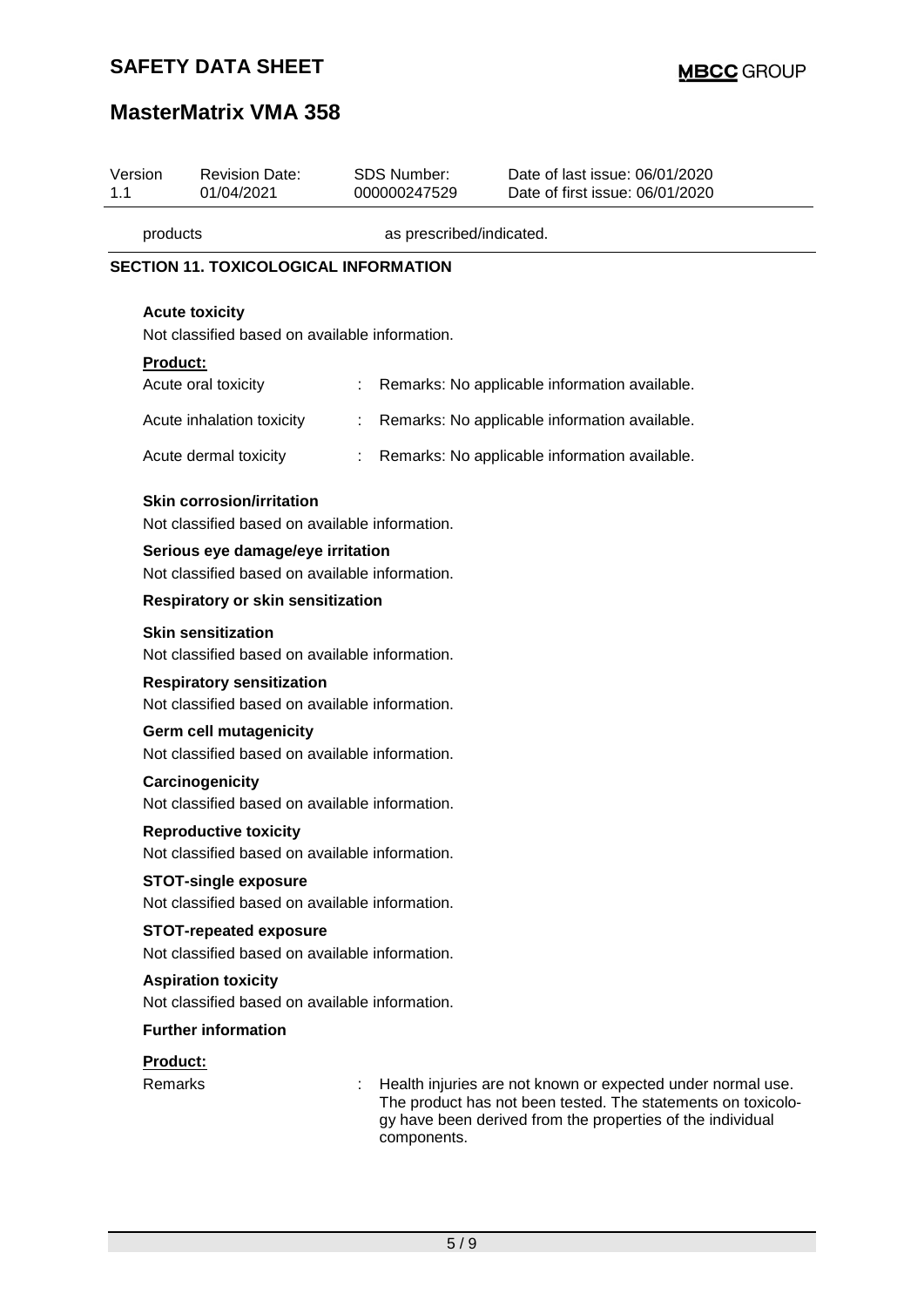## **MasterMatrix VMA 358**

| Version<br>1.1 | <b>Revision Date:</b><br>01/04/2021                       | <b>SDS Number:</b><br>000000247529           | Date of last issue: 06/01/2020<br>Date of first issue: 06/01/2020                                                                                                                            |
|----------------|-----------------------------------------------------------|----------------------------------------------|----------------------------------------------------------------------------------------------------------------------------------------------------------------------------------------------|
|                | <b>SECTION 12. ECOLOGICAL INFORMATION</b>                 |                                              |                                                                                                                                                                                              |
|                | <b>Ecotoxicity</b><br>No data available                   |                                              |                                                                                                                                                                                              |
|                | <b>Persistence and degradability</b><br>No data available |                                              |                                                                                                                                                                                              |
|                | <b>Bioaccumulative potential</b><br>No data available     |                                              |                                                                                                                                                                                              |
|                | <b>Mobility in soil</b><br>No data available              |                                              |                                                                                                                                                                                              |
|                | Other adverse effects                                     |                                              |                                                                                                                                                                                              |
|                | <b>Product:</b><br>Additional ecological infor-<br>mation | harmful to aquatic organisms.<br>components. | There is a high probability that the product is not acutely<br>The product has not been tested. The statements on ecotoxi-<br>cology have been derived from the properties of the individual |

### **SECTION 13. DISPOSAL CONSIDERATIONS**

| <b>Disposal methods</b> |  |
|-------------------------|--|
|-------------------------|--|

| Waste from residues    |  | Dispose of in accordance with national, state and local regula-<br>tions.<br>Do not discharge into drains/surface waters/groundwater.                                                                                      |
|------------------------|--|----------------------------------------------------------------------------------------------------------------------------------------------------------------------------------------------------------------------------|
| Contaminated packaging |  | Do not contaminate ponds, waterways or ditches with chemi-<br>cal or used container.<br>: Contaminated packaging should be emptied as far as possible<br>and disposed of in the same manner as the sub-<br>stance/product. |

### **SECTION 14. TRANSPORT INFORMATION**

### **International Regulations**

**UNRTDG** Not regulated as a dangerous good

**IATA-DGR**

Not regulated as a dangerous good

#### **IMDG-Code**

Not regulated as a dangerous good

### **Transport in bulk according to Annex II of MARPOL 73/78 and the IBC Code**

Not applicable for product as supplied.

### **Domestic regulation**

**49 CFR** Not regulated as a dangerous good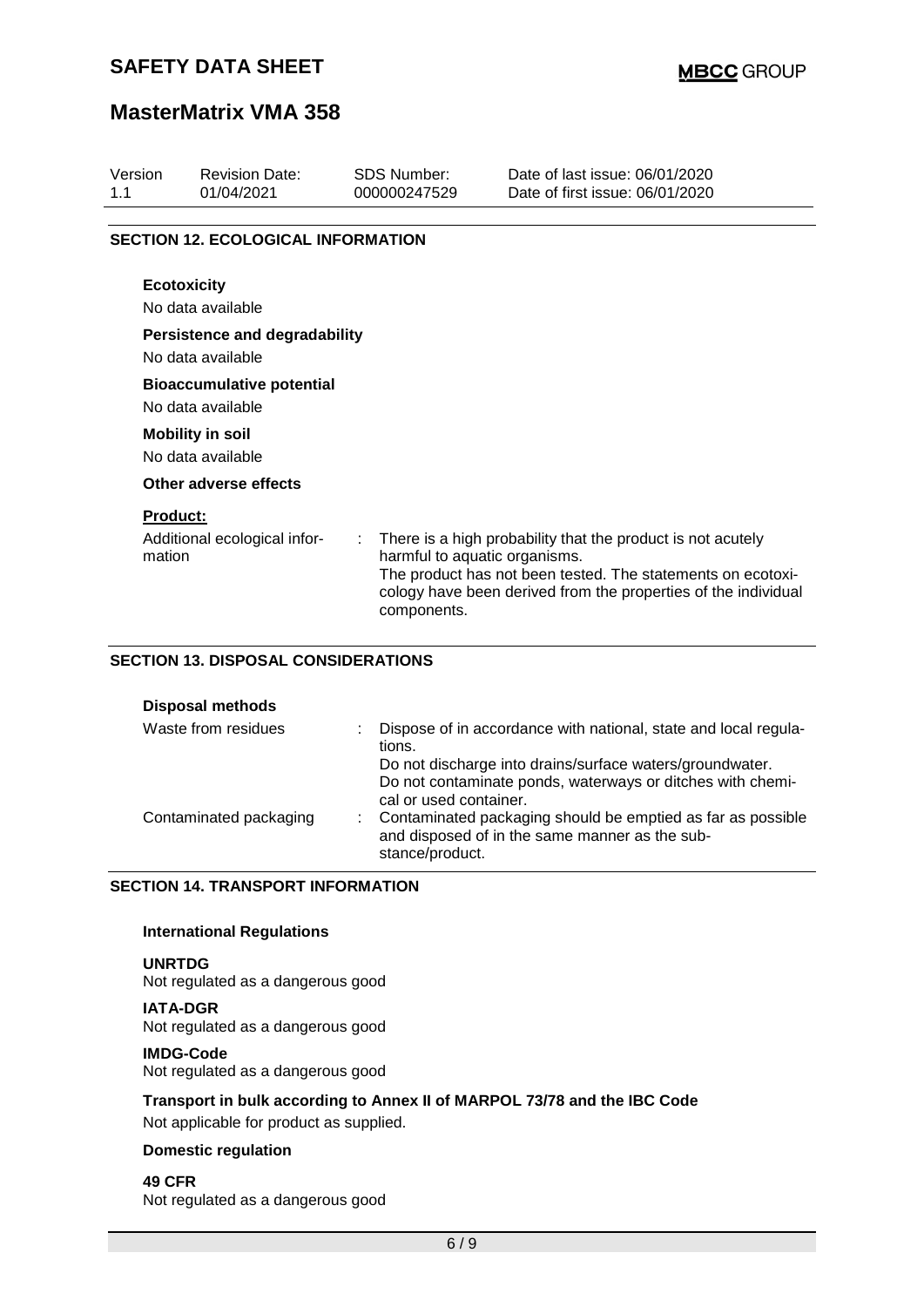## **MasterMatrix VMA 358**

| Version | <b>Revision Date:</b> | SDS Number:  | Date of last issue: 06/01/2020  |
|---------|-----------------------|--------------|---------------------------------|
| 1.1     | 01/04/2021            | 000000247529 | Date of first issue: 06/01/2020 |

### **SECTION 15. REGULATORY INFORMATION**

#### **California Prop. 65**

WARNING: This product can expose you to chemicals including ethylene oxide, which is/are known to the State of California to cause cancer and birth defects or other reproductive harm. For more information go to www.P65Warnings.ca.gov.

|             | The ingredients of this product are reported in the following inventories:                                                                                 |
|-------------|------------------------------------------------------------------------------------------------------------------------------------------------------------|
| <b>TSCA</b> | All chemical substances in this product are either listed as<br>active on the TSCA Inventory or are in compliance with a<br>TSCA Inventory exemption.      |
| <b>DSL</b>  | : This product contains the following components listed on the<br>Canadian NDSL. All other components are on the Canadian<br>DSL.<br>2,4,6-trichlorophenol |

### **SECTION 16. OTHER INFORMATION**



### **Full text of other abbreviations**

AICS - Australian Inventory of Chemical Substances; ASTM - American Society for the Testing of Materials; bw - Body weight; CERCLA - Comprehensive Environmental Response, Compensation, and Liability Act; CMR - Carcinogen, Mutagen or Reproductive Toxicant; DIN - Standard of the German Institute for Standardisation; DOT - Department of Transportation; DSL - Domestic Substances List (Canada); ECx - Concentration associated with x% response; EHS - Extremely Hazardous Substance; ELx - Loading rate associated with x% response; EmS - Emergency Schedule; ENCS - Existing and New Chemical Substances (Japan); ErCx - Concentration associated with x% growth rate response; ERG - Emergency Response Guide; GHS - Globally Harmonized System; GLP - Good Laboratory Practice; HMIS - Hazardous Materials Identification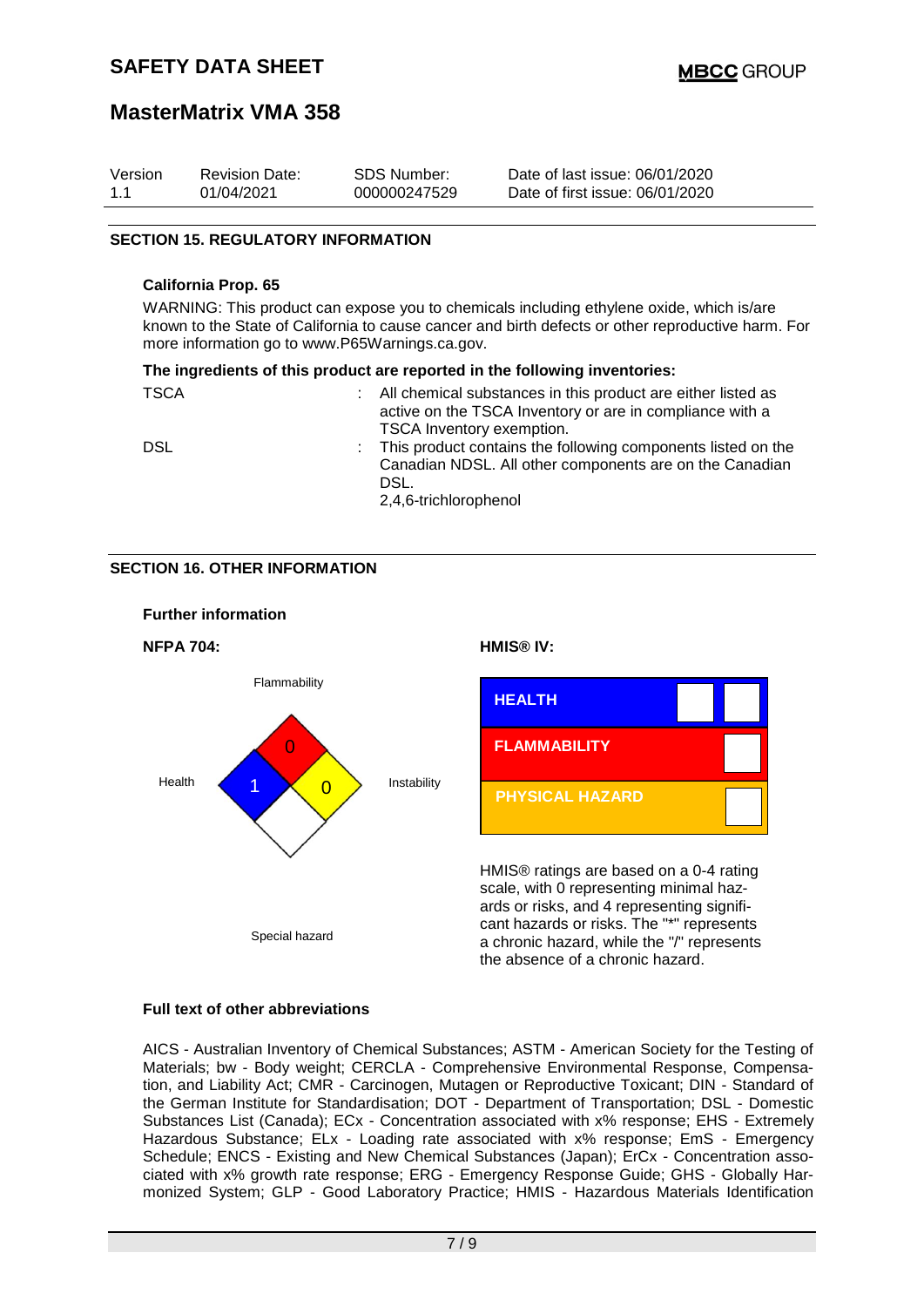| Version | <b>Revision Date:</b> | SDS Number:  | Date of last issue: 06/01/2020  |
|---------|-----------------------|--------------|---------------------------------|
| 1.1     | 01/04/2021            | 000000247529 | Date of first issue: 06/01/2020 |

System; IARC - International Agency for Research on Cancer; IATA - International Air Transport Association; IBC - International Code for the Construction and Equipment of Ships carrying Dangerous Chemicals in Bulk; IC50 - Half maximal inhibitory concentration; ICAO - International Civil Aviation Organization; IECSC - Inventory of Existing Chemical Substances in China; IMDG - International Maritime Dangerous Goods; IMO - International Maritime Organization; ISHL - Industrial Safety and Health Law (Japan); ISO - International Organisation for Standardization; KECI - Korea Existing Chemicals Inventory; LC50 - Lethal Concentration to 50 % of a test population; LD50 - Lethal Dose to 50% of a test population (Median Lethal Dose); MARPOL - International Convention for the Prevention of Pollution from Ships; MSHA - Mine Safety and Health Administration; n.o.s. - Not Otherwise Specified; NFPA - National Fire Protection Association; NO(A)EC - No Observed (Adverse) Effect Concentration; NO(A)EL - No Observed (Adverse) Effect Level; NOELR - No Observable Effect Loading Rate; NTP - National Toxicology Program; NZIoC - New Zealand Inventory of Chemicals; OECD - Organization for Economic Co-operation and Development; OPPTS - Office of Chemical Safety and Pollution Prevention; PBT - Persistent, Bioaccumulative and Toxic substance; PICCS - Philippines Inventory of Chemicals and Chemical Substances; (Q)SAR - (Quantitative) Structure Activity Relationship; RCRA - Resource Conservation and Recovery Act; REACH - Regulation (EC) No 1907/2006 of the European Parliament and of the Council concerning the Registration, Evaluation, Authorisation and Restriction of Chemicals; RQ - Reportable Quantity; SADT - Self-Accelerating Decomposition Temperature; SARA - Superfund Amendments and Reauthorization Act; SDS - Safety Data Sheet; TCSI - Taiwan Chemical Substance Inventory; TSCA - Toxic Substances Control Act (United States); UN - United Nations; UNRTDG - United Nations Recommendations on the Transport of Dangerous Goods; vPvB - Very Persistent and Very Bioaccumulative

Revision Date : 01/04/2021

We support worldwide Responsible Care® initiatives. We value the health and safety of our employees, customers, suppliers and neighbors, and the protection of the environment. Our commitment to Responsible Care is integral to conducting our business and operating our facilities in a safe and environmentally responsible fashion, supporting our customers and suppliers in ensuring the safe and environmentally sound handling of our products, and minimizing the impact of our operations on society and the environment during production, storage, transport, use and disposal of our products.

IMPORTANT: WHILE THE DESCRIPTIONS, DESIGNS, DATA AND INFORMATION CONTAINED HEREIN ARE PRESENTED IN GOOD FAITH AND BELIEVED TO BE ACCURATE , IT IS PROVIDED FOR YOUR GUIDANCE ONLY. BECAUSE MANY FACTORS MAY AFFECT PROCESSING OR APPLICATION/USE, WE RECOMMEND THAT YOU MAKE TESTS TO DETERMINE THE SUITABILITY OF A PRODUCT FOR YOUR PARTICULAR PURPOSE PRIOR TO USE. NO WARRANTIES OF ANY KIND, EITHER EXPRESSED OR IMPLIED, INCLUDING WARRANTIES OF MERCHANTABILITY OR FITNESS FOR A PARTICULAR PURPOSE, ARE MADE REGARDING PRODUCTS DESCRIBED OR DESIGNS, DATA OR INFORMATION SET FORTH, OR THAT THE PRODUCTS, DESIGNS, DATA OR INFORMATION MAY BE USED WITHOUT INFRINGING THE INTELLECTUAL PROPERTY RIGHTS OF OTHERS. IN NO CASE SHALL THE DESCRIPTIONS, INFORMATION, DATA OR DESIGNS PROVIDED BE CONSIDERED A PART OF OUR TERMS AND CONDITIONS OF SALE. FURTHER, YOU EXPRESSLY UNDERSTAND AND AGREE THAT THE DESCRIPTIONS, DESIGNS, DATA, AND INFORMATION FURNISHED BY OUR COMPANY HEREUNDER ARE GIVEN GRATIS AND WE ASSUME NO OBLIGATION OR LIABILITY FOR THE DESCRIPTION, DESIGNS, DATA AND INFORMATION GIVEN OR RESULTS OBTAINED, ALL SUCH BEING GIVEN AND ACCEPTED AT YOUR RISK.